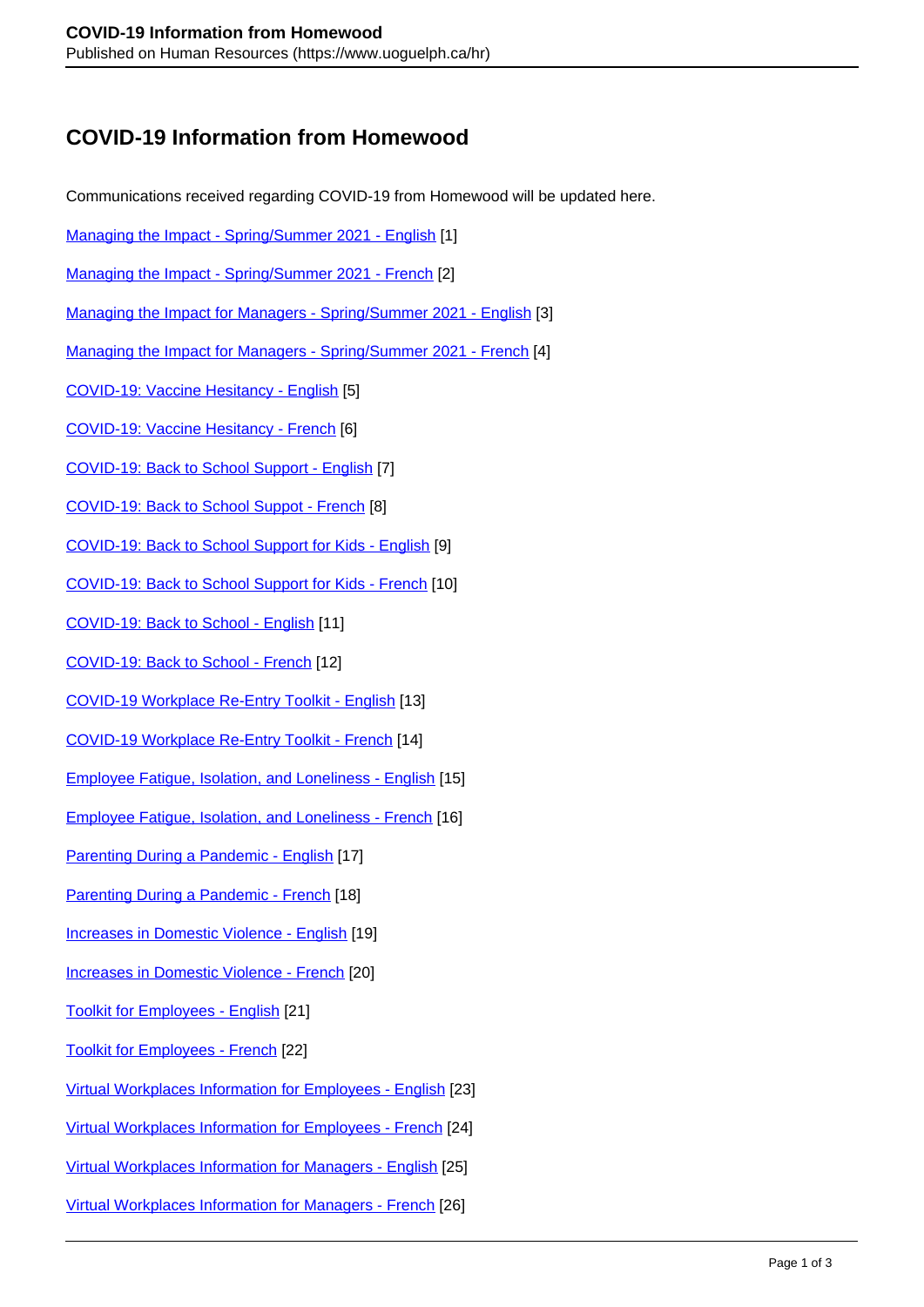Published on Human Resources (https://www.uoguelph.ca/hr)

Managing Stress and Anxiety - English [27]

Managing Stress and Anxiety - French [28]

COVID-19: How to Speak to Children - English [29]

COVID-19: How to Speak to Children - French [30]

CBT Information - English [31]

CBT Information - French [32]

 **Source URL:** https://www.uoguelph.ca/hr/about-hr/occupational-health-and-wellness-ohw/covid-19-informationhomewood

## **Links**

[1] https://www.uoguelph.ca/hr/system/files/Managing%20the%20Impact%20-%20Spring%20Summer%202021%2 0-%20ENG.pdf

[2] https://www.uoguelph.ca/hr/system/files/Managing%20the%20Impact%20-%20Spring%20Summer%202021%2 0-%20FRE.pdf

[3] https://www.uoguelph.ca/hr/system/files/Managing%20the%20Impact%20-%20Spring%20Summer%20Manager s%20-%20ENG.pdf

[4] https://www.uoguelph.ca/hr/system/files/Managing%20the%20Impact%20-%20Spring%20Summer%20Manager s%20-%20FRE.pdf

[5] https://www.uoguelph.ca/hr/system/files/COVID-19%20Vaccine%20Hesitancy%20-%20ENG.pdf

[6] https://www.uoguelph.ca/hr/system/files/COVID-19%20Vaccine%20Hesitancy%20-%20FRE.pdf

[7] https://www.uoguelph.ca/hr/system/files/COVID-19%20Back%20to%20School%20Support%20-%20ENG.pdf

[8] https://www.uoguelph.ca/hr/system/files/COVID-19%20Back%20to%20School%20Support%20-%20FRE.pdf [9]

https://www.uoguelph.ca/hr/system/files/COVID-19%20Back%20to%20School%20for%20Kids%20-%20ENG.pdf [10]

https://www.uoguelph.ca/hr/system/files/COVID-19%20Back%20to%20School%20for%20Kids%20-%20FRE.pdf

[11] https://www.uoguelph.ca/hr/system/files/COVID-19%20Back%20to%20School%20-%20ENG.pdf

[12] https://www.uoguelph.ca/hr/system/files/COVID-19%20Back%20to%20School%20-%20FRE.pdf

[13] https://www.uoguelph.ca/hr/system/files/COVID-19%20Workplace%20Re-Entry%20Toolkit%20-%20ENG.pdf

[14] https://www.uoguelph.ca/hr/system/files/COVID-19%20Workplace%20Re-Entry%20Toolkit%20-%20FRE.pdf [15] https://www.uoguelph.ca/hr/system/files/Employee%20Fatigue%2C%20Isolation%20and%20Loneliness%20-

%20ENG.pdf

[16] https://www.uoguelph.ca/hr/system/files/Employee%20Fatigue%2C%20Isolation%20and%20Loneliness%20- %20FRE.pdf

[17] https://www.uoguelph.ca/hr/system/files/Parenting%20During%20a%20Pandemic%20-%20ENG.pdf

[18] https://www.uoguelph.ca/hr/system/files/Parenting%20During%20a%20Pandemic%20-%20FRE.pdf

[19] https://www.uoguelph.ca/hr/system/files/Increases%20in%20Domestic%20Violence%20-%20English.pdf

[20] https://www.uoguelph.ca/hr/system/files/Increases%20in%20Domestic%20Violence%20-%20French.pdf

[21] https://www.uoguelph.ca/hr/system/files/Employee%20Toolkit%20-%20English.pdf

[22] https://www.uoguelph.ca/hr/system/files/Employee%20Toolkit%20-%20French.pdf

[23] https://www.uoguelph.ca/hr/system/files/Virtual%20Workplaces%20-%20ENG.pdf

[24] https://www.uoguelph.ca/hr/system/files/Virtual%20Workplaces%20-%20FRE.pdf

[25] https://www.uoguelph.ca/hr/system/files/Managers%20-%20Virtual%20Workpalces%20-%20ENG.pdf

[26] https://www.uoguelph.ca/hr/system/files/Managers%20-%20Virtual%20Workplaces%20-%20FRE.pdf

[27] https://www.uoguelph.ca/hr/system/files/Managing%20Stress%20and%20Anxiety%20-%20ENG.pdf